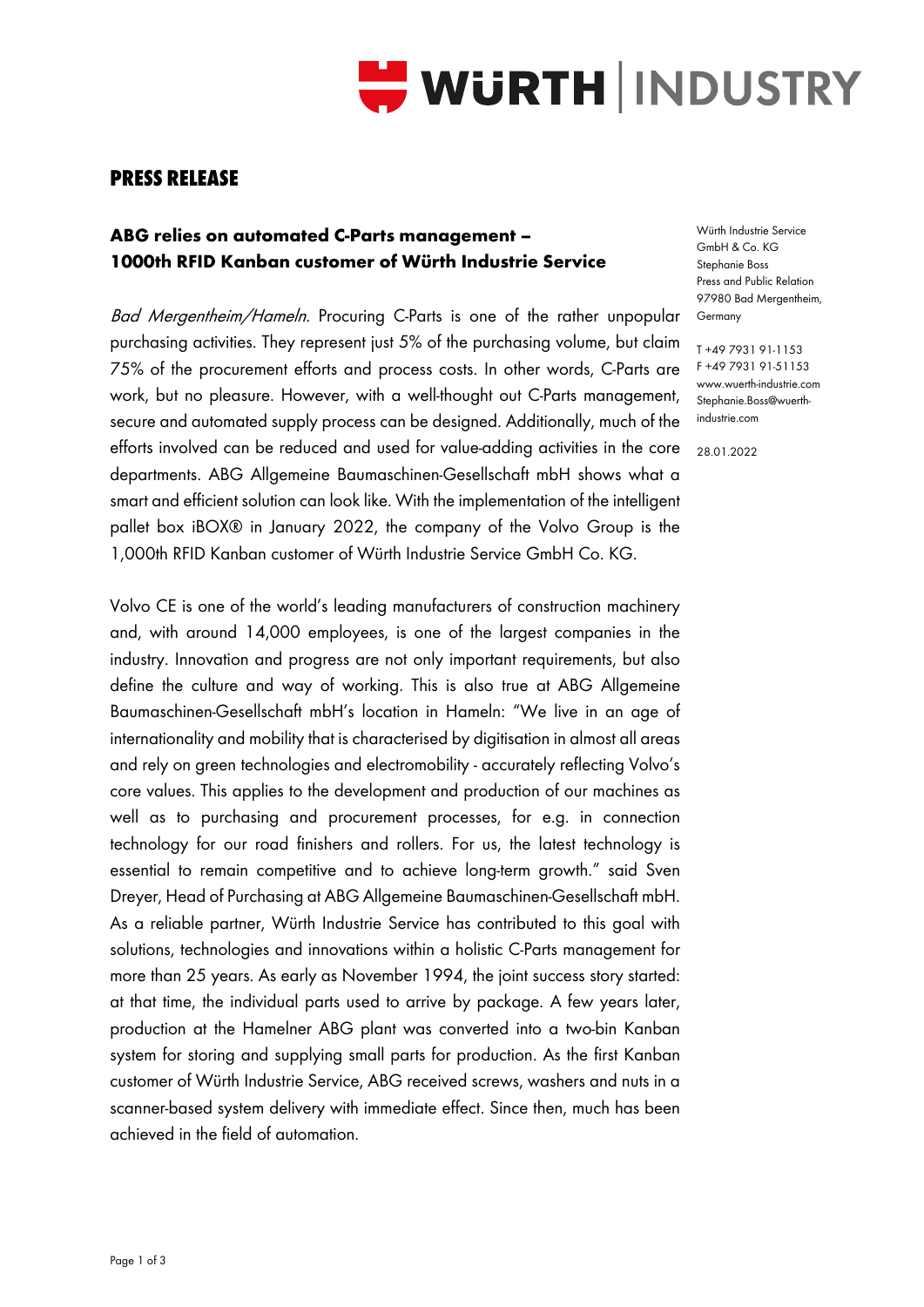

"Wherever there is need to coordinate the flow of goods and materials, there is always a wide scope for improvements. Digital processes, rapid exchange of information and reliable supply are now indispensable." said Christof Hild, Key Account Management of Würth Industrie Service. "There is enormous potential in fully automated system solutions that reorder according to demand and before goods run out." With the implementation of iBOX®, ABG Allgemeine Baumaschinen-Gesellschaft mbH relies on the innovative RFID technology of Würth Industrie Service from the beginning of the new fiscal year to reduce costintensive activities for purchase requisitions, goods postings or invoices. If a bin is empty, it is placed in these special, innovative pallet boxes – the rest is handled autonomously by the system. The demand is transmitted transparently and securely to the ERP system of Würth Industrie Service, and the subsequent delivery of the required items starts automatically. As a result, the company achieves a faster response time and speed in the flow of information and data. "The implementation effort is manageable. To achieve this, it was necessary to only convert storage locations to RFID, which was carried out by a team from Würth Industrie Service.", said Dreyer. And the new solution shows even more advantages. Thus, the procurement process can be managed more efficiently: "Thanks to the high flexibility of the system, it is possible to respond at an early stage to varying demands and quantities, for e.g. peak orders." Dreyer continued. This also has an impact on the availability of parts and supply security, which can be maximised by introducing such a solution.

In total, ABG manages almost 6,000 Kanban containers at 170 storage locations. After an initial positive conclusion, the RFID system is already being rolled out in other manufacturing areas.